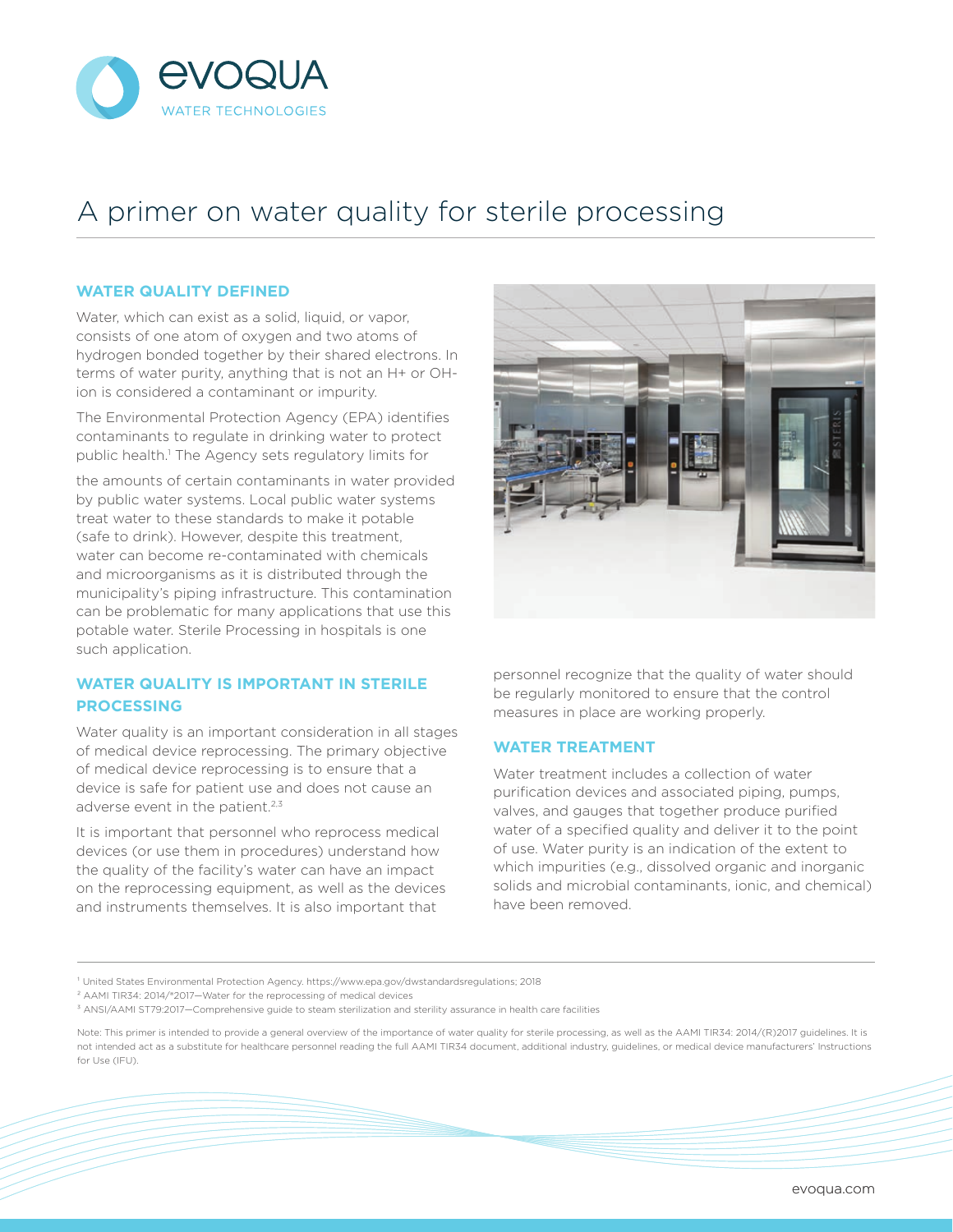## **ADVERSE EFFECTS OF POOR WATER QUALITY**

Water impurities can have adverse effects to medical device reprocessing.

## Adverse effects to the product:

- Corrosion, pitting, scaling
- Biomass build-up
- Increase microbial load or endotoxin content

#### Adverse effects to the process:

- Decreased effectiveness of detergents
- Degradation of the water system (biofouling or scaling)

#### Adverse effect to the patient:

- Infection
- **Toxicity**

It is important that Sterile Processing personnel understand the water quality issues that can contribute to adverse patient events and be aware of some of the gross indicators that suggest that there may be problems with the water quality. Monitoring water quality is a process meant to confirm that control strategies are working properly.

In the preparation of water for use in medical device reprocessing, two general characteristics need to be considered:

- The microbial level in water
- The inorganic and organic components of water

Ensuring adequate water quality in device reprocessing requires collaboration between the personnel who reprocess medical devices and the personnel who establish and maintain the water treatment system.

## **AAMI TIR34: 2014/(R)2017**

In order to educate and provide guidance to healthcare facility personnel, the Association for the Advancement of Medical Instrumentation (AAMI) publishes a comprehensive Technical Information Report (TIR) called TIR34—Water for the reprocessing of medical devices.

This living document is intended to provide guidelines on the quality of water that should be used in each stage of medical device reprocessing for each category of medical device. It also includes annexes that provide technical information to water maintenance personnel (i.e., personnel such as Facilities Engineering/ Management who are involved in water treatment and distribution in the facility) to guide them in configuring and monitoring water treatment systems.

More specifically, AAMI TIR34: 2014/(R)2017 includes the following:

- Covers the quality of the water used to clean, rinse, disinfect, and sterilize medical devices.
- Defines water types on the basis of hardness, pH, microorganism levels, endotoxin levels, and other characteristics. The following topics are covered:
	- Importance of water quality and effective water treatment
	- Categories of water quality for medical device reprocessing
	- Selection of water quality
	- Water treatment systems
	- Monitoring of water quality
	- Strategies for microorganism control
	- Personnel considerations
	- Continuous quality improvement
	- Troubleshooting water quality issues
- Provides definitions of terms and a bibliography
- Annexes contain technical details pertaining to water treatment and monitoring for the benefit of water maintenance personnel

## **AAMI ST108: WATER FOR THE PROCESSING OF REUSABLE MEDICAL DEVICES**

The current AAMI TIR34 guideline will soon be replaced with a new standard, AAMI ST108: Water for the Processing of Reusable Medical Devices. The AAMI ST108 standard is currently in development and will have a strong emphasis on proper water system design, monitoring, testing and maintenance. Since this standard is coming soon, it is important that your SPD is adequately prepared.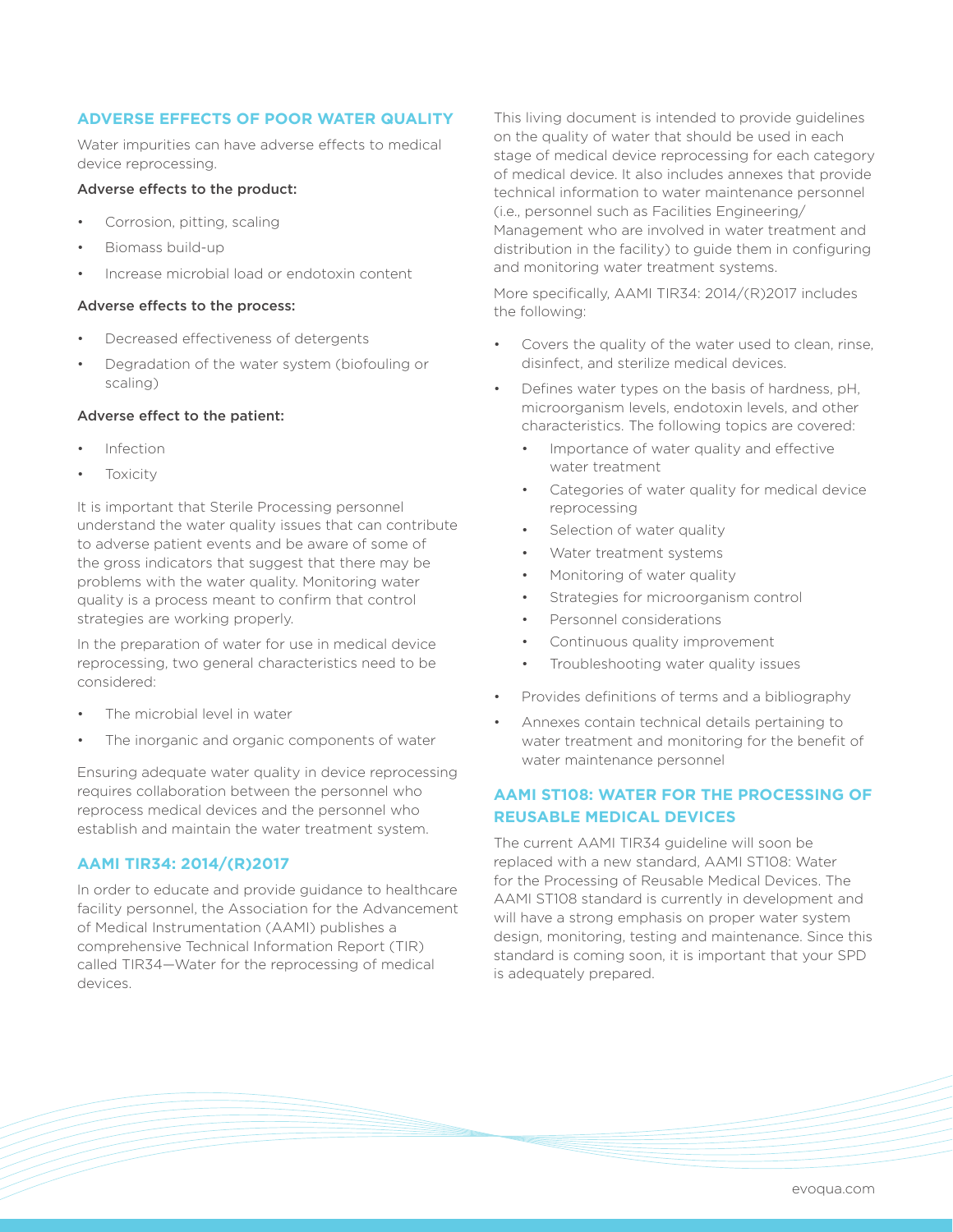# AAMI TIR 34: Key Highlights

#### CATEGORIES OF MEDICAL DEVICES

| Device Category <sup>1</sup> | Definition                                                                   | <b>Examples</b>                                                                                                               | Minimum Disinfection Level                             |
|------------------------------|------------------------------------------------------------------------------|-------------------------------------------------------------------------------------------------------------------------------|--------------------------------------------------------|
| Critical                     | Device that enters sterile tissues<br>or the vascular system                 | Surgical instruments, transfer<br>forceps, cardiac catheters, biopsy<br>forceps, etc.                                         | Sterilization                                          |
| Semi-critical                | Device that comes in contact<br>with non-intact skin or mucous<br>membranes  | Non-invasive, flexible fiber optic<br>endoscopes, endotracheal and<br>aspirator tubes, respiratory<br>therapy equipment, etc. | High Level Disinfection                                |
| Non-critical                 | Device that comes in contact<br>with intact skin but not mucous<br>membranes | Bedpans, reusable anesthesia<br>masks, blood pressure cuffs                                                                   | Low Level or Intermediate Level<br><b>Disinfection</b> |

Note: As defined by the Spaulding Categories (CDC, 2008)

#### CATEGORIES OF WATER QUALITY FOR MEDICAL DEVICE REPROCESSING

| <b>Water Category</b> | Definition                                                                                                                                                   |
|-----------------------|--------------------------------------------------------------------------------------------------------------------------------------------------------------|
| Utility water         | Water that comes from the tap that may require further treatment. Used for flushing, washing, rinsing.                                                       |
| Critical water        | Water that is extensively treated to ensure microorganisms and inorganic and organic materials are removed.<br>Used for the final rinse or steam generation. |

#### RECOMMENDED LEVELS OF WATER QUALITY FOR MEDICAL DEVICE REPROCESSING

| <b>Specifications</b> | Utility Water <sup>1</sup><br>Flushing/Washing/Rinsing | <b>Critical Water</b><br>Final Rinse <sup>2</sup> /Steam |
|-----------------------|--------------------------------------------------------|----------------------------------------------------------|
| Hardness $(mq/L)$     | < 150 <sup>3</sup>                                     | $<$ 1                                                    |
| Conductivity (µS/cm)  | < 500                                                  | < 10                                                     |
| $pH^4$                | $6 - 9$                                                | $5 - 7$                                                  |
| Chlorides (mg/L)      | < 250                                                  | $\lt'$                                                   |
| Bacteria (cfu/ml)     | < 10 <sup>5</sup>                                      | < 10                                                     |
| Endotoxin (EU/ml)     | < 20 <sup>5</sup>                                      | < 10                                                     |

<sup>1</sup> This is the quality of water that might come from the tap but might need some form of treatment to achieve these specification.

<sup>2</sup> If this is the final rinse prior to sterilization of a critical device.

<sup>3</sup> If hardness is greater than 150 mg/l, a water softener is recommended unless used for washing and the cleaning chemistry is capable of handling higher levels of hardness. 4 For boiler-treated steam, most boilers are treated to maintain a pH of 7.5 or 8.5. Any treatment of water that goes into boilers should be in accordance with the sterilizer

and boiler manufactures' written IFU.

5 After high-level disinfection.